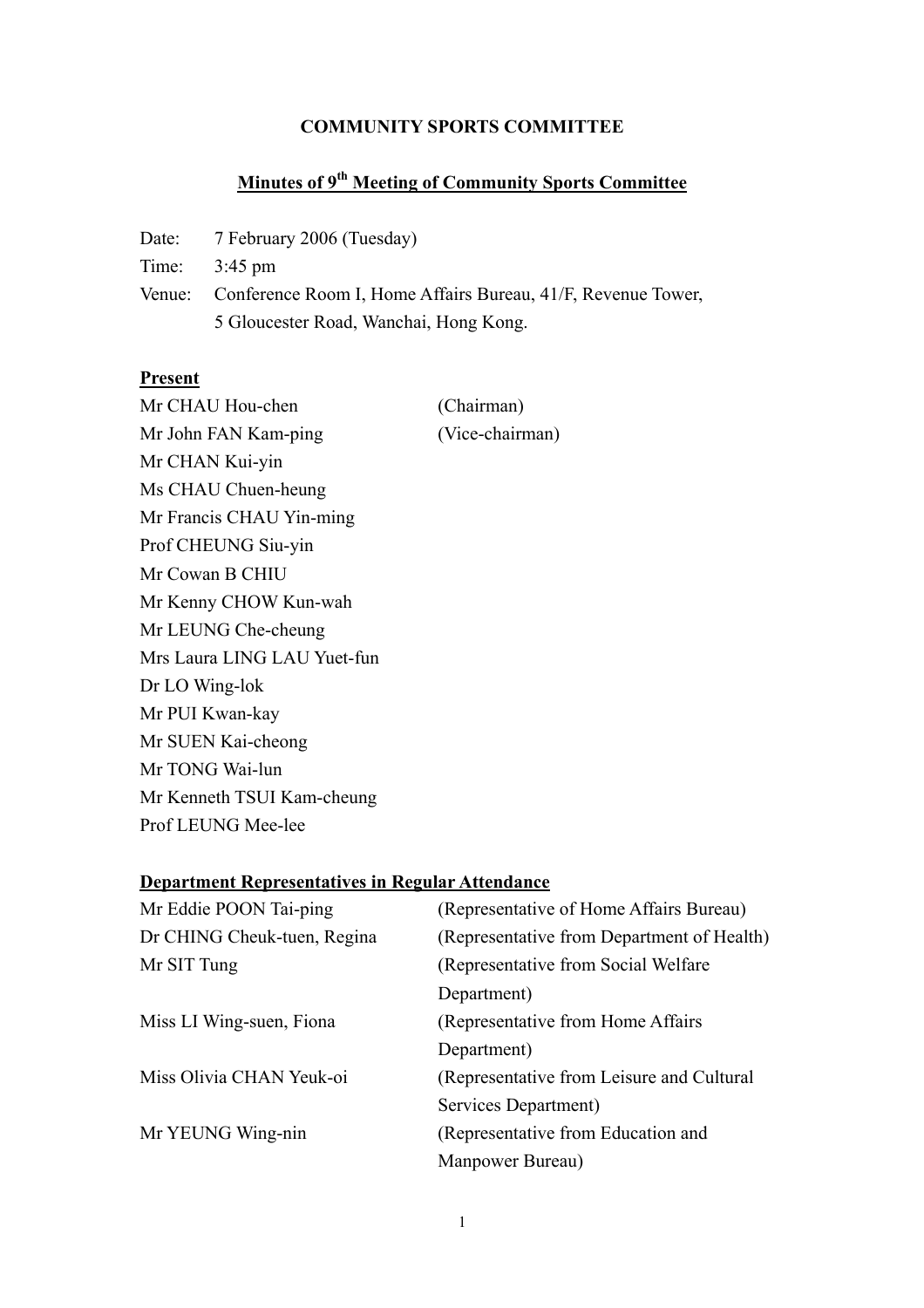# **Absent with Apologies**

Mrs CHAN LO Yin-bing Mr CHAN Tung Mr Norman CHAN Shui-tim Mr Benedict LEE Shiu-sing Mr YEUNG Hoi-cheung

## **In Attendance**

| Ms Anissa WONG Sean-yee            | Leisure and Cultural Services Department |
|------------------------------------|------------------------------------------|
| Ms LOK Kit-ha                      | Leisure and Cultural Services Department |
| Mrs Kane LI CHOI Wing-kwan         | Leisure and Cultural Services Department |
| Ms Alice HEUNG Ching-yee           | Leisure and Cultural Services Department |
| Ms Rebecca LOU Wai-yi              | Leisure and Cultural Services Department |
| Mr CHUENG Kong-yu                  | Leisure and Cultural Services Department |
| Mr Daniel SIN Pak-wing (Secretary) | Home Affairs Bureau                      |
| Miss Florence IP Pui-kwan          | Home Affairs Bureau                      |
| Mr CHU Fook-wing                   | Home Affairs Bureau                      |

# **Item 1: Confirmation of Minutes of 8th Meeting of Community Sports Committee**

1.1 The Secretariat issued the draft minutes of the  $8<sup>th</sup>$  meeting to members on  $9<sup>th</sup>$  January 2006 and made amendments according to members' comments. There being no further amendments, the Chairman announced the endorsement of the minutes of the  $8<sup>th</sup>$  meeting.

## **Item 2: Matters Arising**

## **(i) Advisory Committee on Physical Fitness Test for the Community**

2.1 Dr LO Wing-lok, Convener of the Advisory Committee reported on the progress and future direction of the work (see Annex 1 for details).

2.2 The Chairman stated that with the completion of the Physical Fitness Test for the Community, it was hoped that the data collected would form an important base for formulation of the community sport policies.

2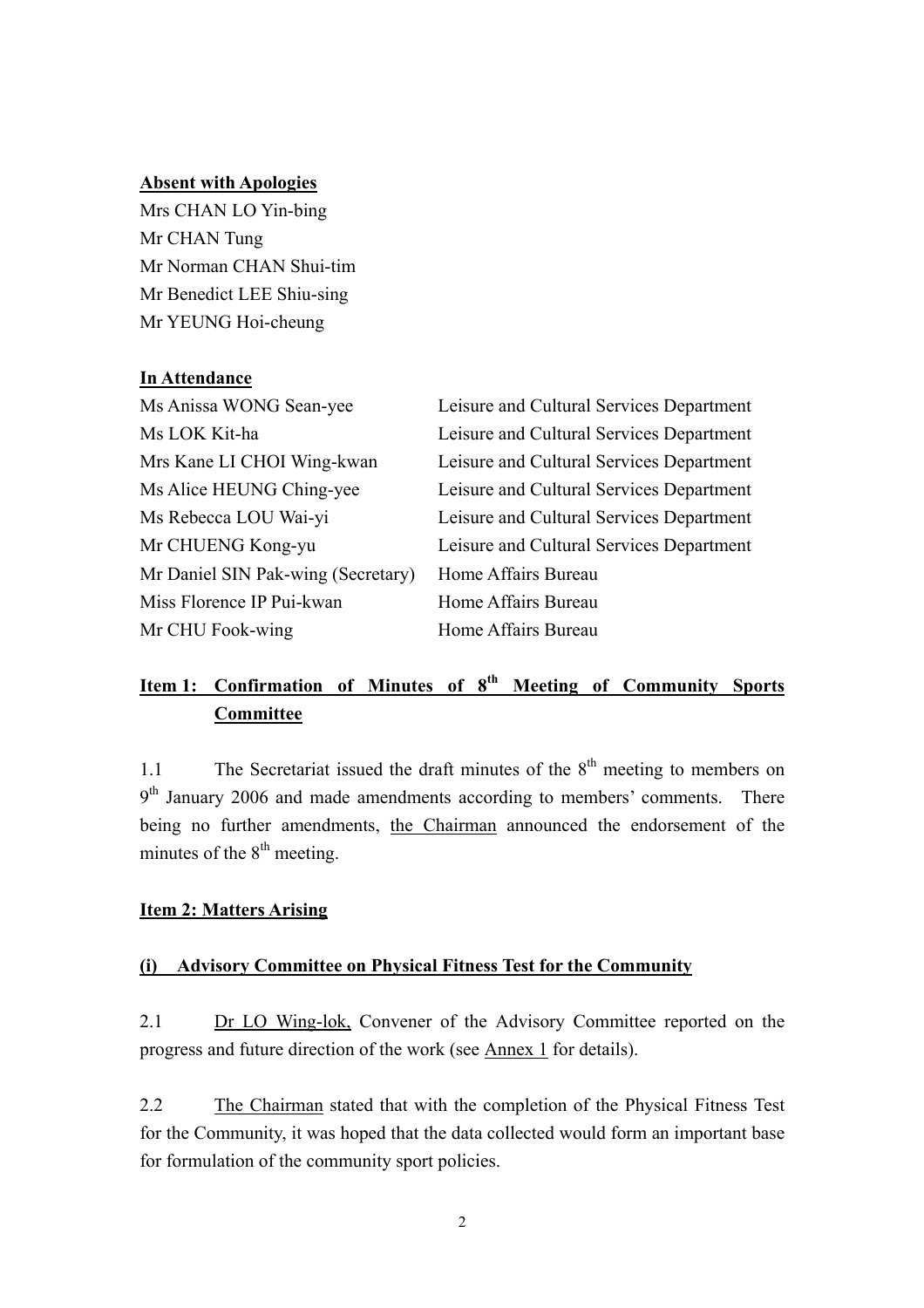# **(ii) Working Group on Monitoring of Performance of Contractors at Sports Centres**

3.1 Mr LEUNG Che-cheung, Chairman of the Working Group, presented the progress report (see Annex 2 for details).

## **(iii) Proposed development of a stadium in South East Kowloon**

4.1 Mr Daniel SIN, Secretary, stated that after the last meeting, the Planning Department (Plan D) launched the second round of public consultation on the development of South East Kowloon. During the briefing sessions at the district level and topical forums arranged by Plan D, Home Affairs Bureau (HAB) received many feedbacks on the location, size, operation of the stadium. Plan D would release a report after compilation. HAB and the advisers had studied the feedbacks and the Secretary was looking forward to further clarification with the public in future consultation. HAB would also have exchange of opinions and discussion with the Legislative Councilors. Besides, HAB would engage a consultant to offer professional advice on the financial arrangement and mode of operation of the stadium, and would report to the Members on the progress. The Secretary was pleased that most of the members supported the construction of the stadium, and hoped that the Members would continue to follow its development and actively promote the proposal to their respective sector/organization.

4.2 Mr CHU Fook-wing of HAB added that Sports Federation & Olympic Committee of Hong Kong, China had finished consultation with National Sports Associations, and was compiling the findings at the time being. He said that the study on financial viability would be launched in a few months.

# **(iv) Summer Youth Programme 2006**

5.1 Mr Daniel SIN, the Secretary, remarked that during the  $8<sup>th</sup>$  meeting Members agreed to have joint-venture with the Summer Youth Programme (SYP) Committee, hoping that SYP Committee would add some sport-related themes into its programme the coming year. The Secretariat of CSC had contacted the secretariat of SYP Committee to propose cooperation, but no response had yet been received. The Secretariat would follow up the matter.

5.2 The Chairman added that he had put forward the proposal to Mr Bunny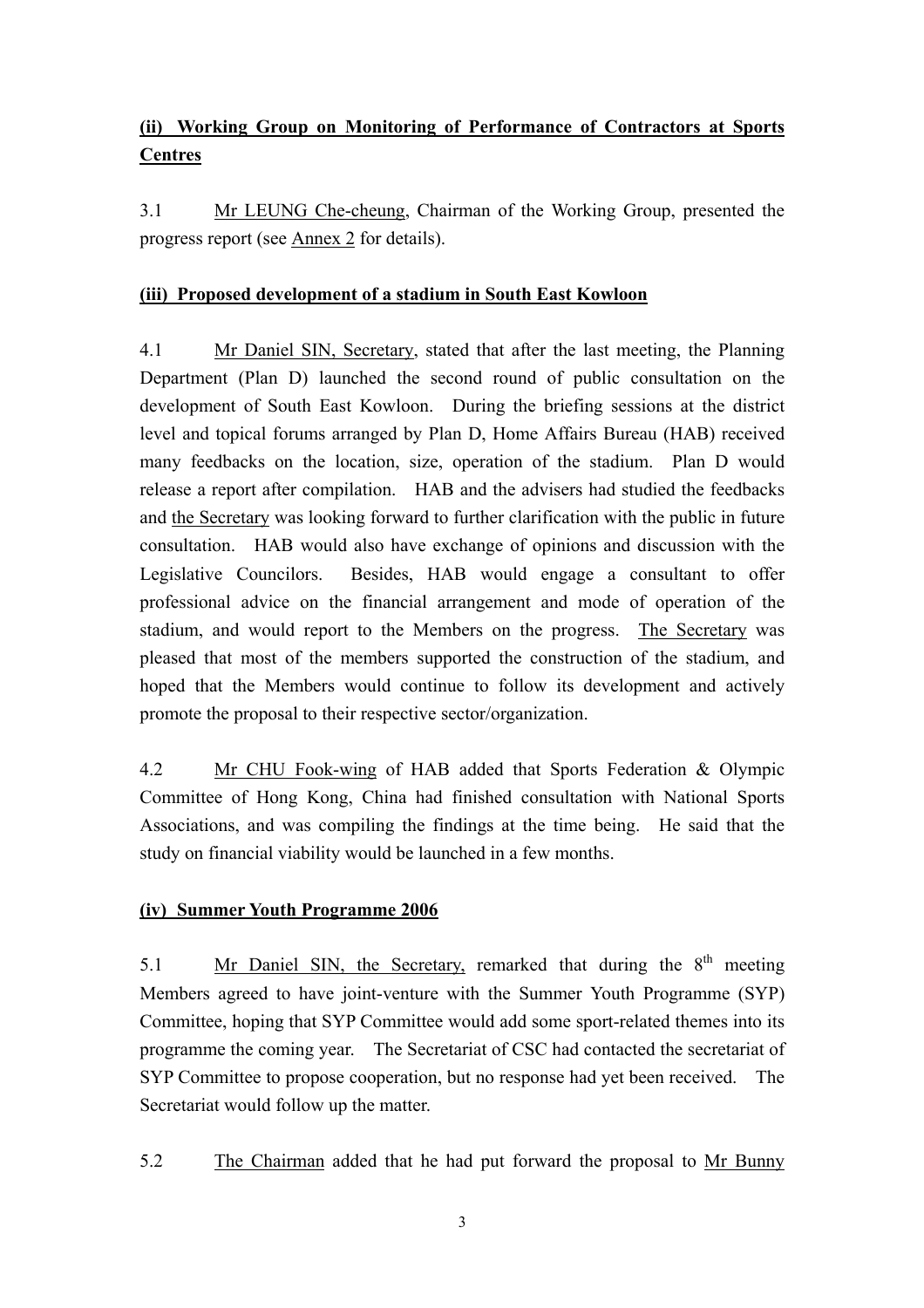CHAN Chung-bun, Chairman of the SYP Committee.

5.3 Mr John FAN, the Vice-chairman, said that CSC was not requesting the SYP Committee to let CSC organize some programmes. The objective was that CSC could raise some ideas for the SYP Committee in formulating its annual theme, so as to promote the sport awareness. The Chairman concurred with the Vice-chairman and declared it as the stance of CSC.

# **Item 3: Review of Sports Policy (CSC Paper 01/06)**

6.1 The Secretary presented CSC Paper 01/06 and suggested that Members hold a sub-group meeting on each topic.

6.2 Mr Eddie POON of HAB remarked that the Secretary for Home Affairs was very concerned about the discussion of CSC. Under the present circumstances, though many new proposals needed to be followed up, the discussion might start with community sports clubs and sports for the elderly and the disabled.

6.3 When discussing the CSC Paper 01/06, Members opined that the paper had drawn up a positive direction and a grand vision. The thrust of discussion was as follows:

# Sports for the elderly and the disabled

6.3.1 Prof LEUNG Mee-lee noted that though helping the elderly to keep fit would reduce the burden of medical service on the Government, the sport facilities for the elderly was inadequate in the community. The Hong Kong Baptist University (HKBU) had introduced new courses to train up coaches for instructing the elderly and disabled athletes so as to meet future demand.

6.3.2 Prof CHEUNG Siu-yin stated that training for coaches was essential to the popularization of sport. Apart from the training courses in the tertiary educational institutions, the government departments might promote and nurture talents so as to lay the groundwork for sports-for-all. For instance, the Gymnastics Association of Hong Kong, China joined hands with Leisure and Cultural Services Department (LCSD), Department of Health, HKBU in designing pamphlets on sports for the elderly and the disabled, training coaches, and organizing outreaching programmes on sports-for-all. Prof CHEUNG proposed the use of promotion schemes to encourage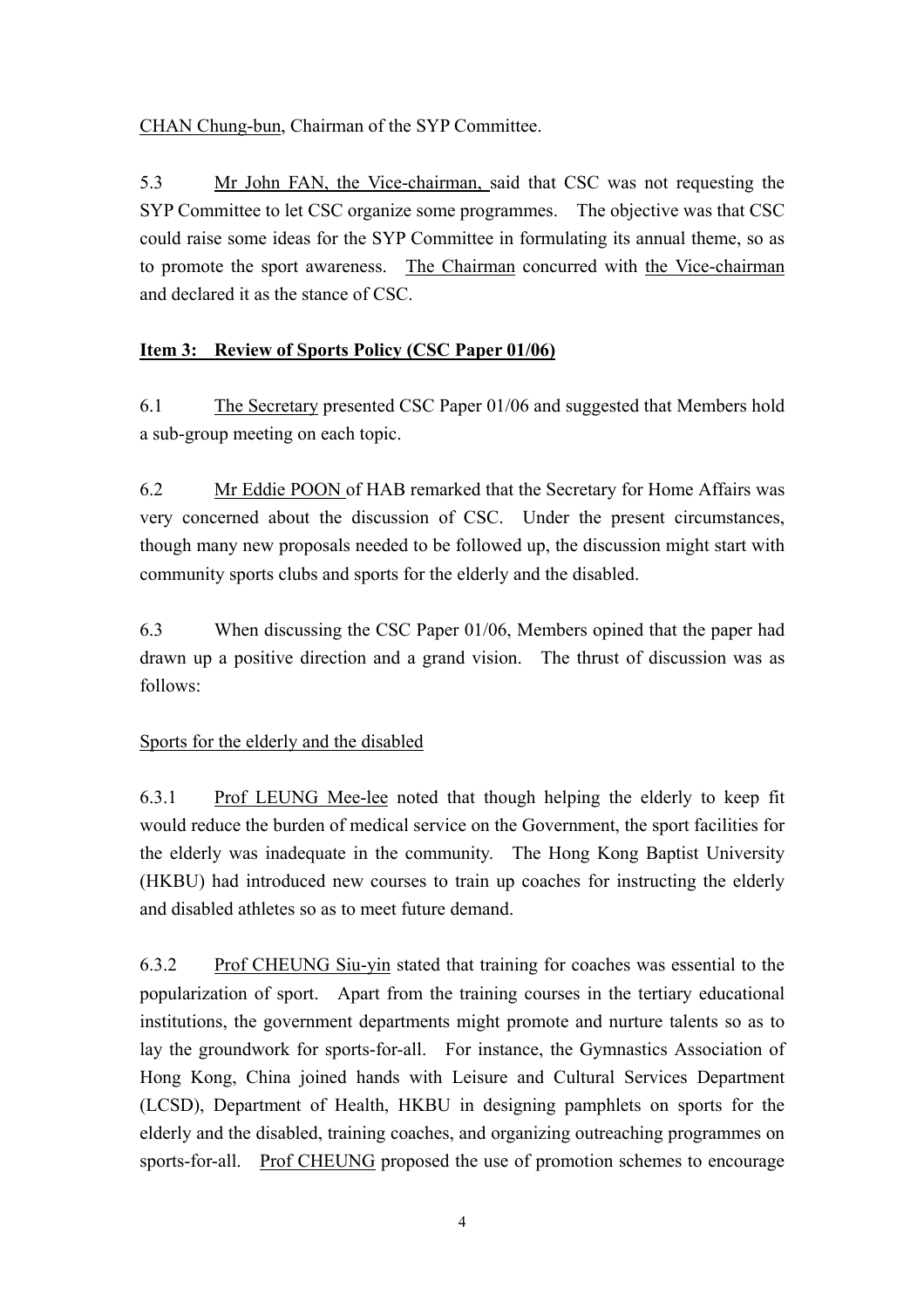sports-for-all.

6.3.3 Mr SIT Tung of Social Welfare Department (SWD) stated SWD and other service providers for the elderly and the disabled placed a lot of importance on sports, and almost each elderly centre would provide instruction of a sport. Even in the residential and day care institutions for the disabled, occupational therapists would instruct them to do exercise. He supported the paper in proposing communiciations with Elderly Commission and Rehabilitation Advisory Committee.

6.3.4 Ms Anissa WONG, Director of Leisure and Cultural Services (DLCS), remarked that though community sports could be promoted at many social levels, due to the restraint on resources, CSC might consider the priority for promotion of community sport to social groups and organizations, so as to tie in with the promotion in the future. To secure the support from different sectors of the community and attract wider public participation, CSC might consider introducing and promoting its work to the public so that the community would be informed of the progress of the sport promotion.

# Development of community sports clubs

6.3.5 Members opined that the development of community sports clubs in Hong Kong should be carried out by phases and steps, and require a long-term policy as well as the collaboration of the community. A member said that resources should be focused on the social groups like youngsters and students, because the formation of the habit of playing sports at a young age was conducive to the promotion of sport for all. The Chairman stated that development of community sports clubs required detailed study and long-term support (such as manpower deployment) so as to dovetail with the efforts of the district sports associations and District Councils. Another member pointed out the importance of setting up monitoring mechanism in order to maintain the standard of community sports.

6.3.6 Mr Kenneth TSUI doubted the approach of reviewing the overall direction of sport development in the past. Though the Government had put a lot of emphasis on the provision of venues and activities for the public, the sport culture of Hong Kong paled in comparison with the European countries. He suggested that experts should be invited to study the success of other countries in boosting the public participation in sports.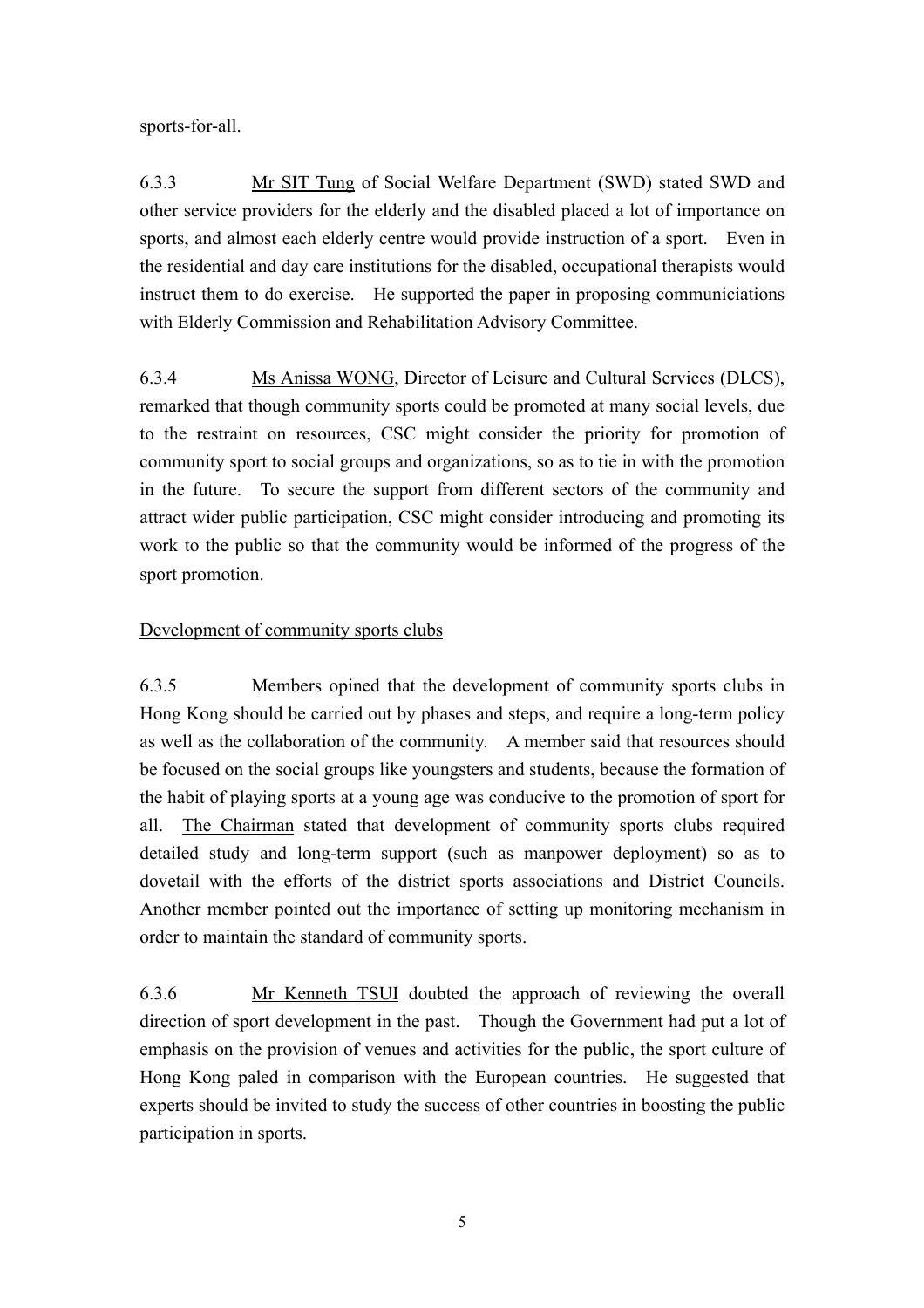6.3.7 Dr LO Wing-lok stated that since the objective of community sports was to achieve social harmony, community sports clubs would add value to sports only when they made no distinction between the disabled, the elderly and the others. The LCSD's facilities could work as the hardware for development of the community sports clubs to help promote sports horizontally in the community.

6.3.8 As regards implementing and promoting the sports policies, Mr LEUNG Che-cheung considered the present overlapping of resources should be addressed first because there was no regular pattern for the support of the government or the community organizations, and the participation of individuals. Mr LEUNG believed the situation was not attributed to the difference of objectives of the organizations, but due to matters concerning the overall coordination. Therefore he suggested guidelines and directions of the sports policies should be provided at different levels, especially the district level. In the respect of promotion of sport at the community level, Mr LEUNG proposed the work start at the district level by establishing community sports clubs dedicated to promotion of sports. With staff provided by the academic institutions and resources from the government and district councils, community sports clubs could play a coordinating role in promoting sports at the community level. Mr LEUNG also suggested studies on ways to mobilize the public such as recruiting the middle-aged and the elderly as volunteers, and providing them with basic volunteer training for promoting sports among their age groups.

6.3.9 Ms WONG, DLCS, said in response that Hong Kong was promoting sports individually, which was good for nurturing athletes from the community to be elite athletes, but might not help with the horizontal and multi-sport mode of participation mentioned by Mr LEUNG Che-cheung. The Cultural and Leisure Services Committee under the District Council might be able to take up such a role, but the effect was not prominent. Ms WONG suggested, with reference to overseas countries, LCSD facilities should be rented out to community sports clubs as their home base. She also proposed Members discuss the organization structure and specific measures of the clubs.

6.3.10 The Chairman thanked Members for their comments and reiterated that as the review of sports policies covered a wide scope, he hoped that during the brainstorming session to be held in March, they could have more detailed discussion on the matter and set the priority of discussion on items raised in the paper.

6.3.11 Mr John FAN, the Vice-chairman, suggested that, to facilitate the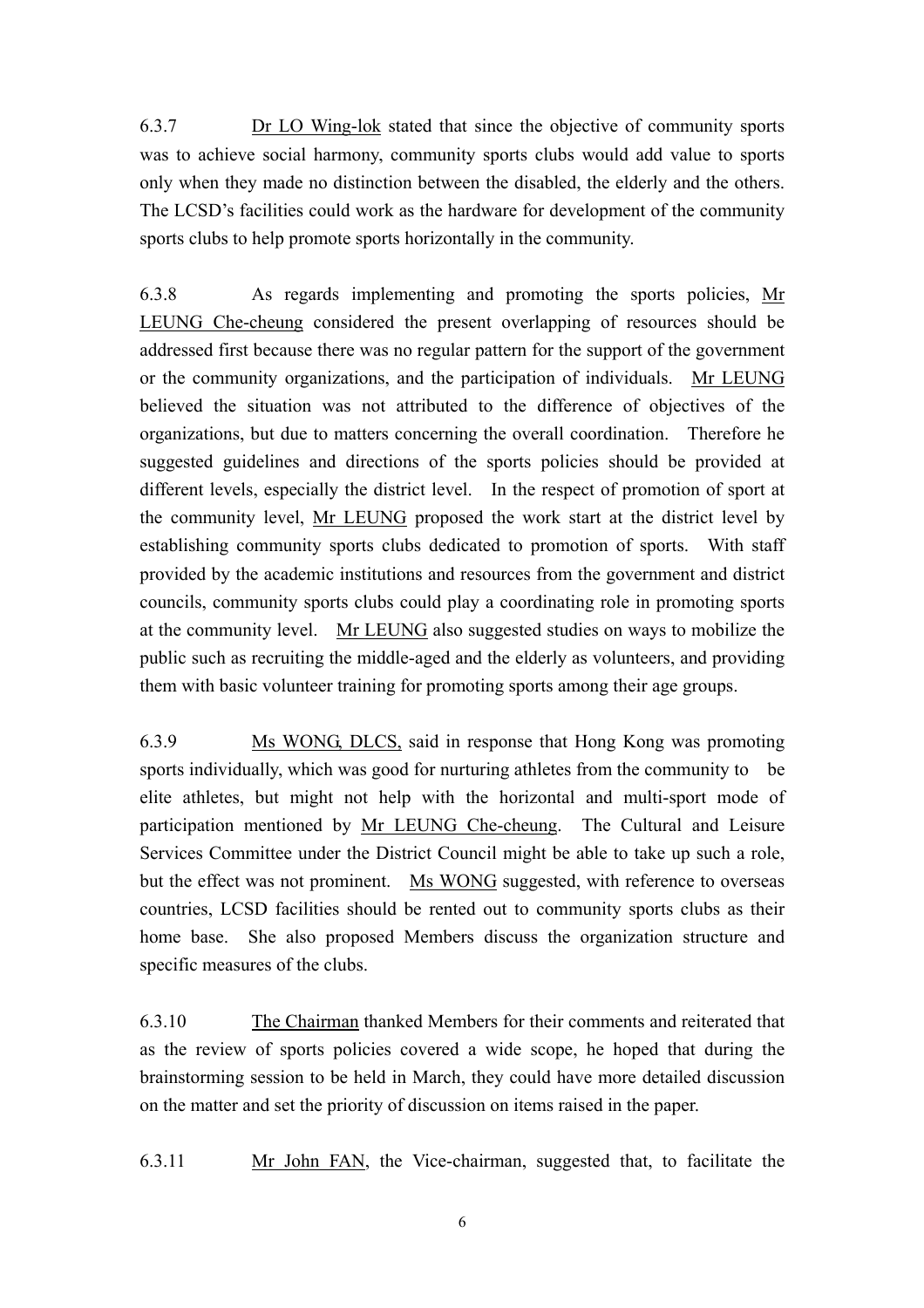preparation of papers by the secretariat for the brainstorming, scope of discussion should be drawn up to distinguish the deliberations on territory-wide sport policies from the community sport policies. As to sports-for-all, since community sport, mass sport and elite sport were related, he opined that they should not be discussed separately, or the discussion would become piecemeal, making it hard to estimate the allocation of resources. The Chairman said in response that the brainstorming would follow up the main points of discussion of the Members, and HAB and LCSD would negotiate to draw up the scope of discussion.

## **Agenda Item 4: Exercise Prescription Scheme (CSC Paper 02/06)**

7.1 Dr. Regina CHING of Department of Health presented the paper.

7.2 Dr LO Wing-lok considered the idea of the exercise prescription an embellishment of the doctors' work, so that they could promote sports in their capacity. In fact the LCSD and sport leaders and instructors of organizations like Hong Kong Physical Fitness Association could also take up the role.

7.3 Prof CHEUNG Siu-yin, Prof LEUNG Mee-lee and Mr Kenny CHOW agreed that while it was pivotal to provide doctors with the related professional training, motivating the patients to participate is equally significant. Mr CHAU also pointed out the importance of choosing the right sport for patients by doctors.

7.4 Dr CHING said in response that due to the stringent screening, of the 100 doctors and student doctors participating in the scheme, only more than 60 completed 75% of the course and passed the examination. Dr CHING remarked that if the scheme was found to be effective upon conclusion of experience for the next six months, the training would be further expanded and might even cover the Faculty of Medicine. Apart from requiring doctors to possess the relevant knowledge for diagnosis, the scheme requested doctors to discuss with patients about the right exercise for them, and the community also had to provide support in order to help patients sustain their exercise.

## **Agenda Item 5: Any Other Businesses**

8.1 The Chairman thanked Members for attending the meeting and offering their valuable comments. The next meeting was scheduled for 10:30am  $17<sup>th</sup>$  May 2006. Members would be informed of details about the brainstorming in March in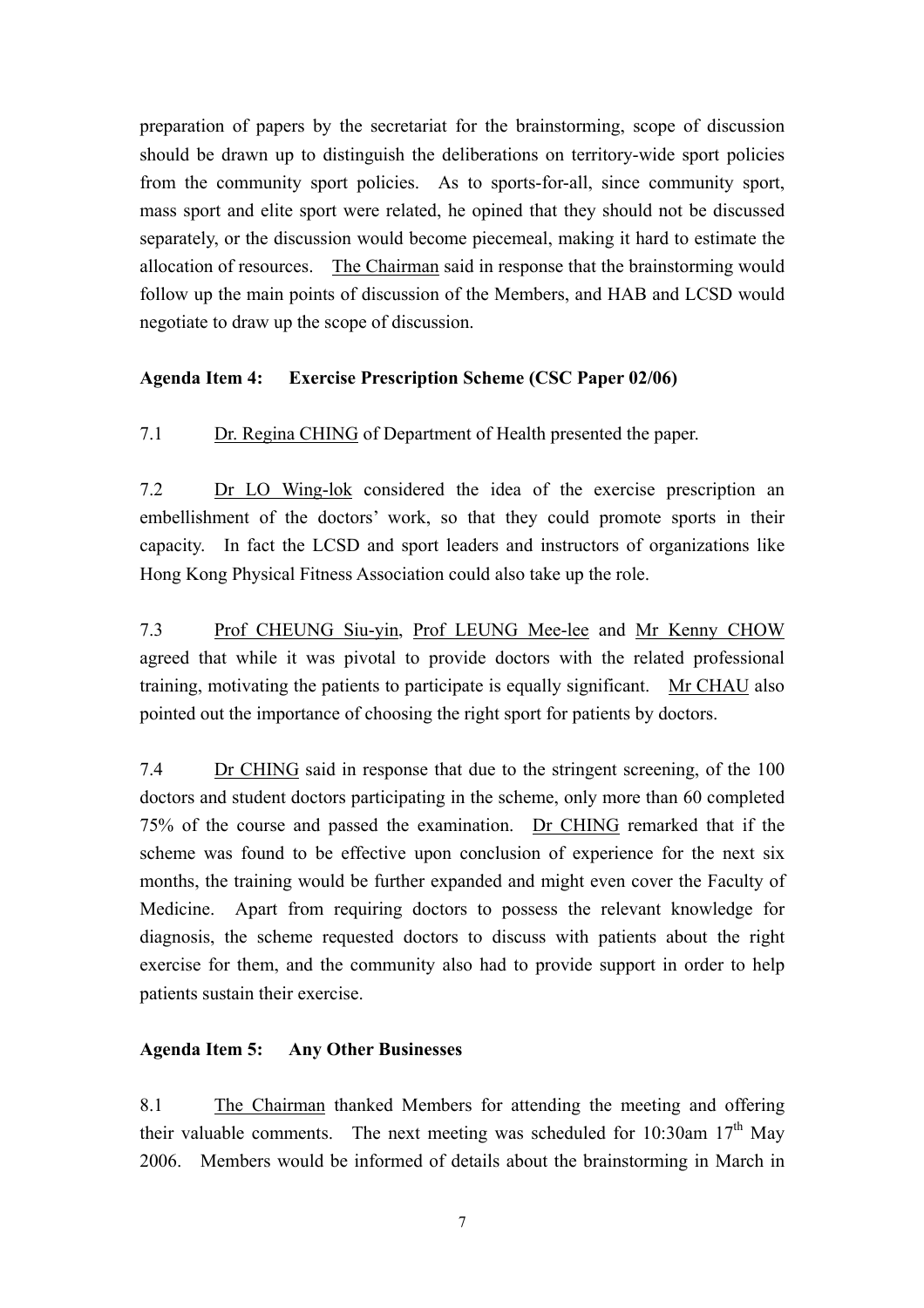due course.

8.2 The meeting was adjourned at 5:30pm.

Community Sports Committee Secretariat April 2006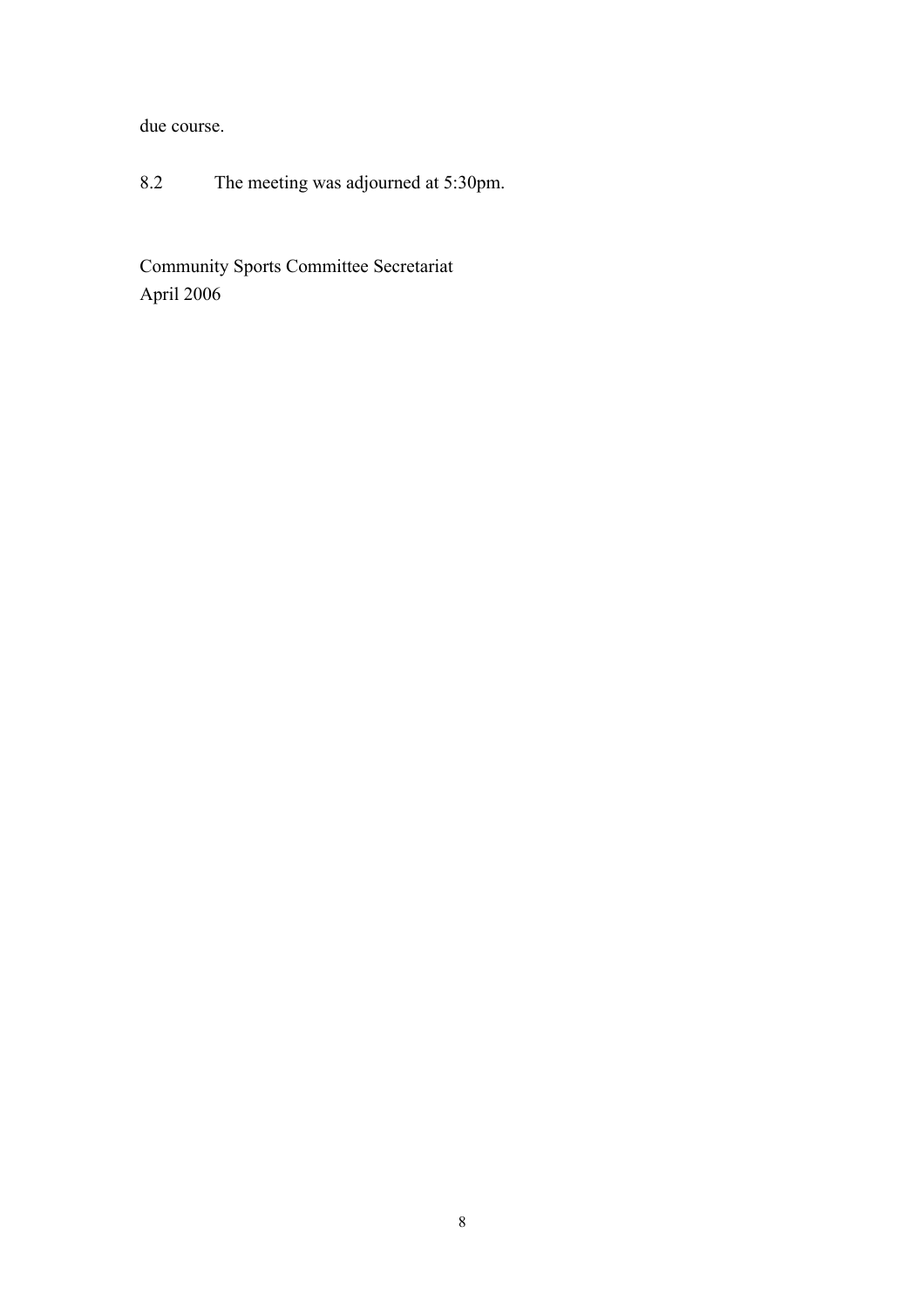# **Advisory Committee on Physical Fitness Test for the Community Progress Report**

 Advisory Committee on Physical Fitness Test for the Community held its third meeting on  $15<sup>th</sup>$  November. Representatives of Hong Kong Physical Fitness Association and the Department of Sports Science and Physical Education of Chinese University of Hong Kong attended the meeting and presented the arrangement of training for examiners and gathering of data. The proposal was endorsed by the meeting. Following the launching ceremony of Physical Fitness Test for the Community ("the Test") on 26 November 2005, the District Fitness Test Day was held one after another in the 18 districts of the territory. The Outreaching Test Scheme will take place in February. All the data-gathering exercise is expected for completion by late February. And the analysis of data and preparation of report are scheduled to finish by late March 2006.

### **Launching Ceremony**

2. The launching ceremony was successfully held at 2pm on 26 November 2005 (Saturday) at the piazza of Kowloon Park. Mr CHAU Hou-chen, SBS, Chairman of the Community Sports Committee, Dr. LO Wing Lok, Convener of the Advisory Committee of the Test, and Mr Alan SIU, JP, Deputy Director of Leisure and Cultural Services Department (LCSD) officiated the ceremony. To enhance the community involvement and publicity, representatives of the 18 District Councils and the three hosts of Radio Television Hong Kong (RTHK) programme "Crazy and Happy"("瘋 Show 快活人") were invited to be the Ambassadors of the Test. After the ceremony, the citizens in attendance immediately took the fitness test. There were also sport performance, exhibition on sports and health and quiz provided at the venue, and the number of participants and audience exceeded 1 500.

#### **Publicity Programme**

- 3. The LCSD has publicized the Test through the following channels:
	- $\triangleright$  Recruitment of workers and encouragement of community involvement through "Ambassadors of Physical Fitness Test for the Community" of the 18 district councils;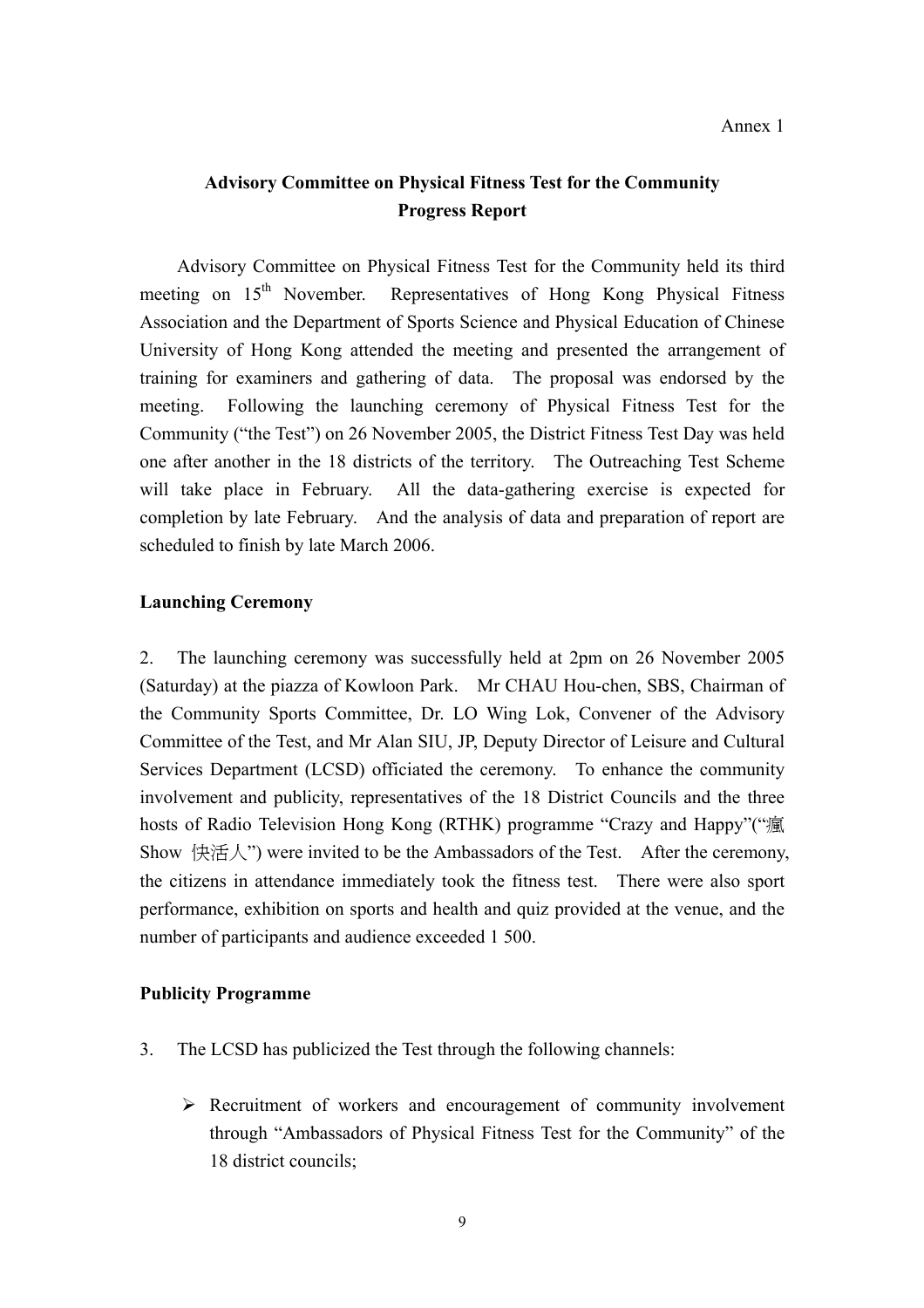- $\triangleright$  Publication of banners, posters and pamphlets for wide publicity across the territory: including the primary and secondary schools, universities, other tertiary educational institutions, major organizations, housing estates, LCSD, and the 18 district offices, Public Enquiry Service Centres, recreational facilities, etc under the Home Affairs Department;
- ¾ Press and Media: Newspapers advertisement every Friday and press release on *Express Post* every Saturday; coverage of the Test in LCSD's Monthly Special in *Ming Pao* and *Sing Tao Daily*; press releases to major newspapers during the Chinese New Year for wider publicity;
- $\triangleright$  Internet: establishment of a webpage in the LCSD's website and notification to subscribers of the weekly E-magazine of LCSD about the Test;
- ¾ Radio and TV Coverage: Invited television coverage on the spot, and broadcast of the launching ceremony and interview in "康體新地' on 3 December; as regards the publicity on radio, promotion through "Happy and Crazy" every Friday on RTHK; and
- $\triangleright$  Deployment of personnel for distribution of pamphlets in the vicinity of the venue on the day of the launching ceremony and the previous day for publicity purposes.

#### **District Fitness Test Day**

4. Up to 22 January, fitness data of a total of 3 985 qualified participants was successfully gathered. According to the on-site survey, over 92 % of participants supported and were satisfied with the arrangement for the Fitness Test Day. 91% of them said that they knew the Test through recommendation of their relatives or friends. Hence the Test and its arrangement received acclaim from the public.

### **Outreaching Test Scheme**

5. Apart from the District Fitness Test Days, various institutions and organization were invited to take part in the Outreaching Test. Institutions agreed to participate in the scheme included Hong Kong Polytechnic University and Hong Kong Institute of Vocational Education. We will continue to contact different organizations and arrange the test for them. Outreaching Test Scheme will start in February. After all the Test Days are held, the number of samples is anticipated to exceed 6 000.